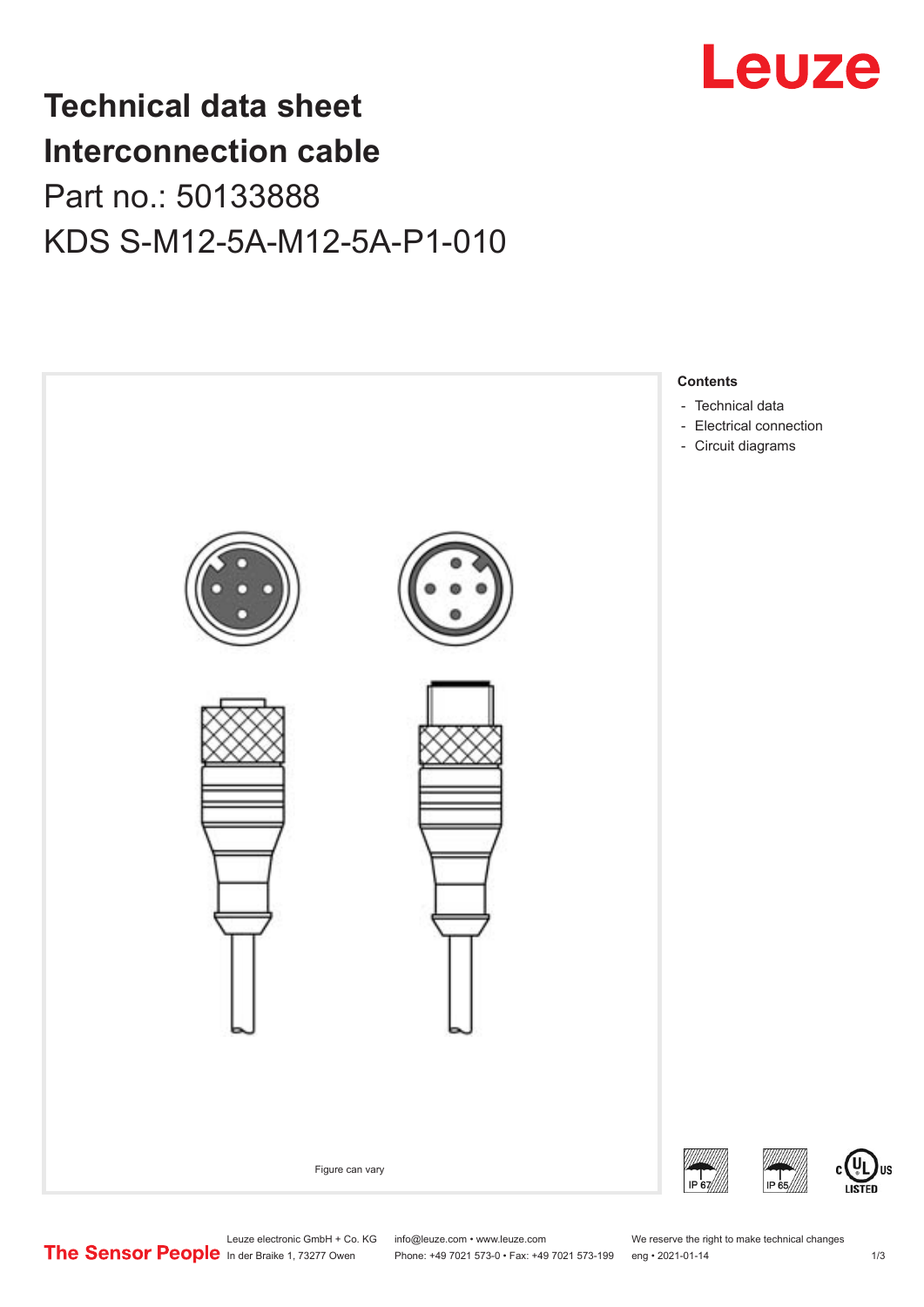## <span id="page-1-0"></span>**Technical data**

#### **Connection**

| <b>Connection 1</b>               |                                                                                                                                                                                                                                |
|-----------------------------------|--------------------------------------------------------------------------------------------------------------------------------------------------------------------------------------------------------------------------------|
| <b>Type of connection</b>         | Connector                                                                                                                                                                                                                      |
| <b>Thread size</b>                | M12                                                                                                                                                                                                                            |
| <b>Type</b>                       | Female                                                                                                                                                                                                                         |
| No. of pins                       | 5-pin                                                                                                                                                                                                                          |
| <b>Encoding</b>                   | A-coded                                                                                                                                                                                                                        |
| Version                           | Axial                                                                                                                                                                                                                          |
|                                   |                                                                                                                                                                                                                                |
| <b>Connection 2</b>               |                                                                                                                                                                                                                                |
| <b>Type of connection</b>         | Connector                                                                                                                                                                                                                      |
| <b>Thread size</b>                | M12                                                                                                                                                                                                                            |
| <b>Type</b>                       | Male                                                                                                                                                                                                                           |
| No. of pins                       | $5 - pin$                                                                                                                                                                                                                      |
| Encoding                          | A-coded                                                                                                                                                                                                                        |
| Version                           | Axial                                                                                                                                                                                                                          |
| <b>Cable properties</b>           |                                                                                                                                                                                                                                |
| <b>Number of conductors</b>       | 5 Piece(s)                                                                                                                                                                                                                     |
| Wire cross section                | $0.34 \, \text{mm}^2$                                                                                                                                                                                                          |
| <b>AWG</b>                        | 22                                                                                                                                                                                                                             |
| Sheathing color                   | <b>Black</b>                                                                                                                                                                                                                   |
| <b>Shielded</b>                   | Yes                                                                                                                                                                                                                            |
| Silicone-free                     | Yes                                                                                                                                                                                                                            |
| Cable design                      | Interconnection cable                                                                                                                                                                                                          |
|                                   | 5.6 mm                                                                                                                                                                                                                         |
| Cable diameter (external)         |                                                                                                                                                                                                                                |
| Cable length                      | 1,000 mm                                                                                                                                                                                                                       |
| <b>Sheathing material</b>         | <b>PUR</b>                                                                                                                                                                                                                     |
| <b>Wire insulation</b>            | <b>PUR</b>                                                                                                                                                                                                                     |
| <b>Traverse rate</b>              | Max. 3.3 m/s with horiz. traverse path of<br>5m and and max, acceleration of 5m/s <sup>2</sup>                                                                                                                                 |
| Suitability for drag chains       | Yes                                                                                                                                                                                                                            |
| Properties of the outer sheathing | Free of CFC, cadmium, silicone, halogen<br>and lead, matt, low-adhesion, abrasion-<br>resistant, easily machine-processable                                                                                                    |
| Resistance of the outer sheathing | Hydrolysis and microbe resistant, good<br>oil, gasoline and chemical resistance in<br>accordance with VDE 0472 part 803 test<br>B, flame retardant in accordance with UL<br>1581 VW1 / CSA FT1 / IEC 60332-1.<br>IEC 60332-2-2 |
| <b>Torsion suitability</b>        | $\pm 30^\circ$ / m (max. 2 mio. cycles with 35<br>cycles / min)                                                                                                                                                                |

#### **Mechanical data**

| <b>Width across flats</b>                                       | $13 \text{ mm}$          |
|-----------------------------------------------------------------|--------------------------|
| <b>Bending cycles</b>                                           | 5,000,000 Piece(s)       |
| Bending radius, flexible laying, min.                           | Min. 10 x cable diameter |
| Bending radius, stationary laying, min. Min. 5 x cable diameter |                          |
|                                                                 |                          |
| <b>Environmental data</b>                                       |                          |
| Ambient temperature, operation,<br>flexible use                 | $-2580 °C$               |
| Ambient temperature, operation,<br>stationary use               | $-4080 °C$               |
| <b>Certifications</b>                                           |                          |
| Degree of protection                                            | IP 65                    |
|                                                                 | IP 67                    |
| <b>Certifications</b>                                           | c UL US                  |
|                                                                 |                          |
| <b>Classification</b>                                           |                          |
| <b>Customs tariff number</b>                                    | 85444290                 |
| eCl@ss 5.1.4                                                    | 27279201                 |
| eCl@ss 8.0                                                      | 27279218                 |
| eCl@ss 9.0                                                      | 27060311                 |
| eCl@ss 10.0                                                     | 27060311                 |
| eCl@ss 11.0                                                     | 27060311                 |
| <b>ETIM 5.0</b>                                                 | EC001855                 |
| <b>ETIM 6.0</b>                                                 | EC001855                 |
| <b>ETIM 7.0</b>                                                 | EC001855                 |

Leuze

## **Electrical connection**

#### **Connection 1**

| Type of connection | Connector       |
|--------------------|-----------------|
| <b>Thread size</b> | M <sub>12</sub> |
| Type               | Female          |
| No. of pins        | $5 - pin$       |
| Encoding           | A-coded         |
| Version            | Axial           |